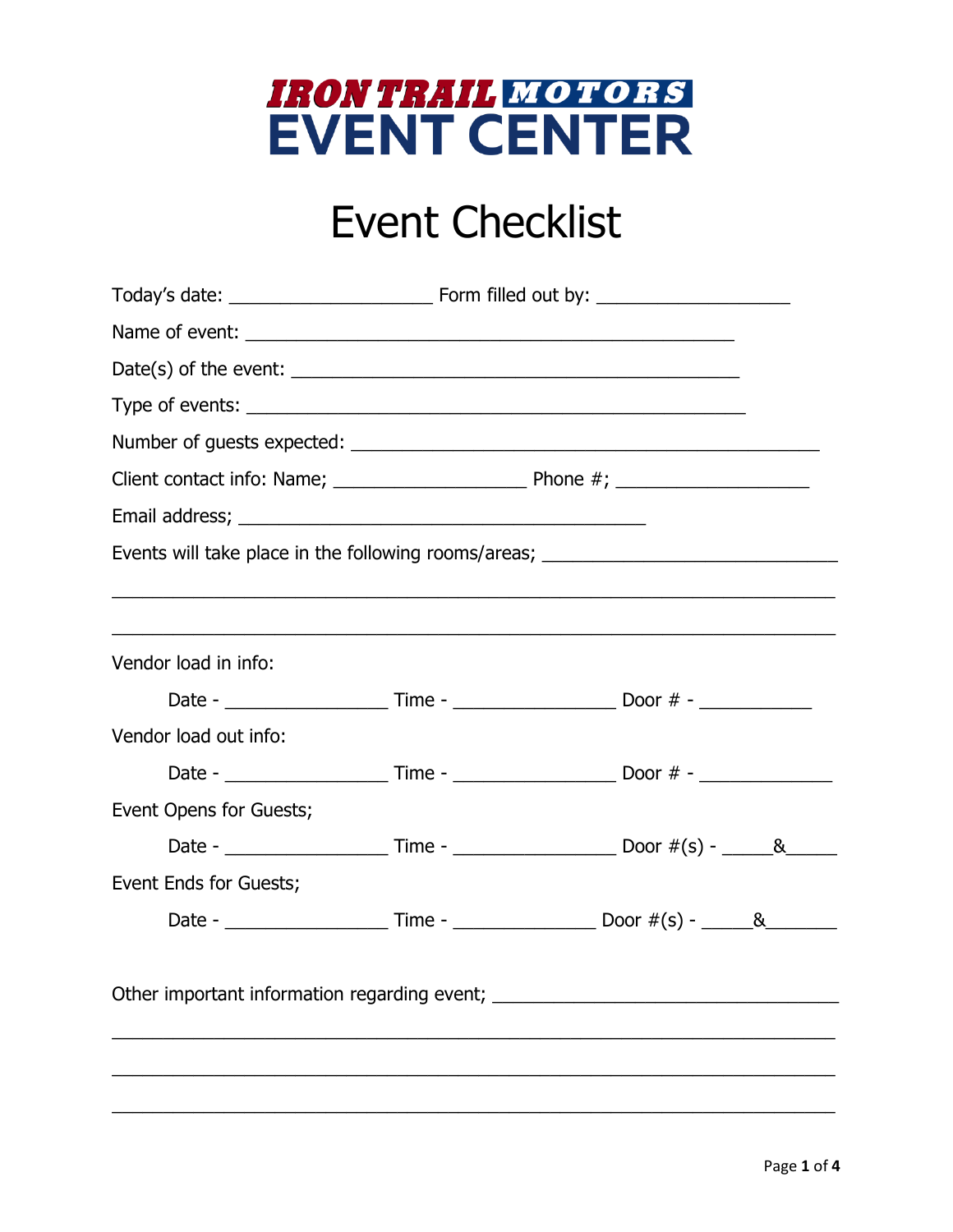### IRON TRAIL MOTORS **EVENT CENTER**

## Event Checklist

\_\_\_\_\_\_\_\_\_\_\_\_\_\_\_\_\_\_\_\_\_\_\_\_\_\_\_\_\_\_\_\_\_\_\_\_\_\_\_\_\_\_\_\_\_\_\_\_\_\_\_\_\_\_\_\_\_\_\_\_\_\_\_\_\_\_\_\_\_\_\_

\_\_\_\_\_\_\_\_\_\_\_\_\_\_\_\_\_\_\_\_\_\_\_\_\_\_\_\_\_\_\_\_\_\_\_\_\_\_\_\_\_\_\_\_\_\_\_\_\_\_\_\_\_\_\_\_\_\_\_\_\_\_\_\_\_\_\_\_\_\_\_

\_\_\_\_\_\_\_\_\_\_\_\_\_\_\_\_\_\_\_\_\_\_\_\_\_\_\_\_\_\_\_\_\_\_\_\_\_\_\_\_\_\_\_\_\_\_\_\_\_\_\_\_\_\_\_\_\_\_\_\_\_\_\_\_\_\_\_\_\_\_\_

Specific set up requirements from Iron Trail Motors Event Center;

Catering Equipment;

| Rounds - How many                                                                |                                                                                                                                                                                                                                                                           |  |  |
|----------------------------------------------------------------------------------|---------------------------------------------------------------------------------------------------------------------------------------------------------------------------------------------------------------------------------------------------------------------------|--|--|
| $6'$ Rectangles $-$ How many                                                     | <u> 1989 - Johann John Stein, markin sanadi a shekara 1980 - An tsa a shekara 1980 - An tsa a shekara 1980 - An t</u>                                                                                                                                                     |  |  |
| Meeting Tables - How many                                                        | <u> 1989 - Johann Barn, mars ann an t-Amhain an t-Amhain an t-Amhain an t-Amhain an t-Amhain an t-Amhain an t-Amh</u>                                                                                                                                                     |  |  |
| Banquet Chairs - How many                                                        | <u> 1990 - Jan James James James James James James James James James James James James James James James James J</u>                                                                                                                                                      |  |  |
| Folding Chairs - How many                                                        |                                                                                                                                                                                                                                                                           |  |  |
|                                                                                  |                                                                                                                                                                                                                                                                           |  |  |
|                                                                                  | Table clothes - Size _______________ Count ______________ Color____________                                                                                                                                                                                               |  |  |
|                                                                                  |                                                                                                                                                                                                                                                                           |  |  |
| Skirting;                                                                        |                                                                                                                                                                                                                                                                           |  |  |
|                                                                                  |                                                                                                                                                                                                                                                                           |  |  |
|                                                                                  |                                                                                                                                                                                                                                                                           |  |  |
| Power Strips; Yes / No                                                           | How many; $\frac{1}{2}$ How many; $\frac{1}{2}$ How many; $\frac{1}{2}$ How many; $\frac{1}{2}$ How many; $\frac{1}{2}$ How many; $\frac{1}{2}$ How many; $\frac{1}{2}$ How many; $\frac{1}{2}$ How many; $\frac{1}{2}$ How many; $\frac{1}{2}$ How many; $\frac{1}{2}$ H |  |  |
| Easels; Yes / No                                                                 | How many; $\frac{1}{2}$ How many; $\frac{1}{2}$ How many; $\frac{1}{2}$ How many; $\frac{1}{2}$ How many; $\frac{1}{2}$ How many; $\frac{1}{2}$ How many; $\frac{1}{2}$ How many; $\frac{1}{2}$ How many; $\frac{1}{2}$ How many; $\frac{1}{2}$ How many; $\frac{1}{2}$ H |  |  |
| Podiums; Yes / No How many; ____ Where; ________                                 | Dance floor; Yes / No - Location; ______________ Dimensions; _______                                                                                                                                                                                                      |  |  |
| Projector; Yes / No How Many; ________________ Location ________________________ |                                                                                                                                                                                                                                                                           |  |  |
|                                                                                  |                                                                                                                                                                                                                                                                           |  |  |
| Meeting room A/V; Yes / No Which Room(s) _________                               |                                                                                                                                                                                                                                                                           |  |  |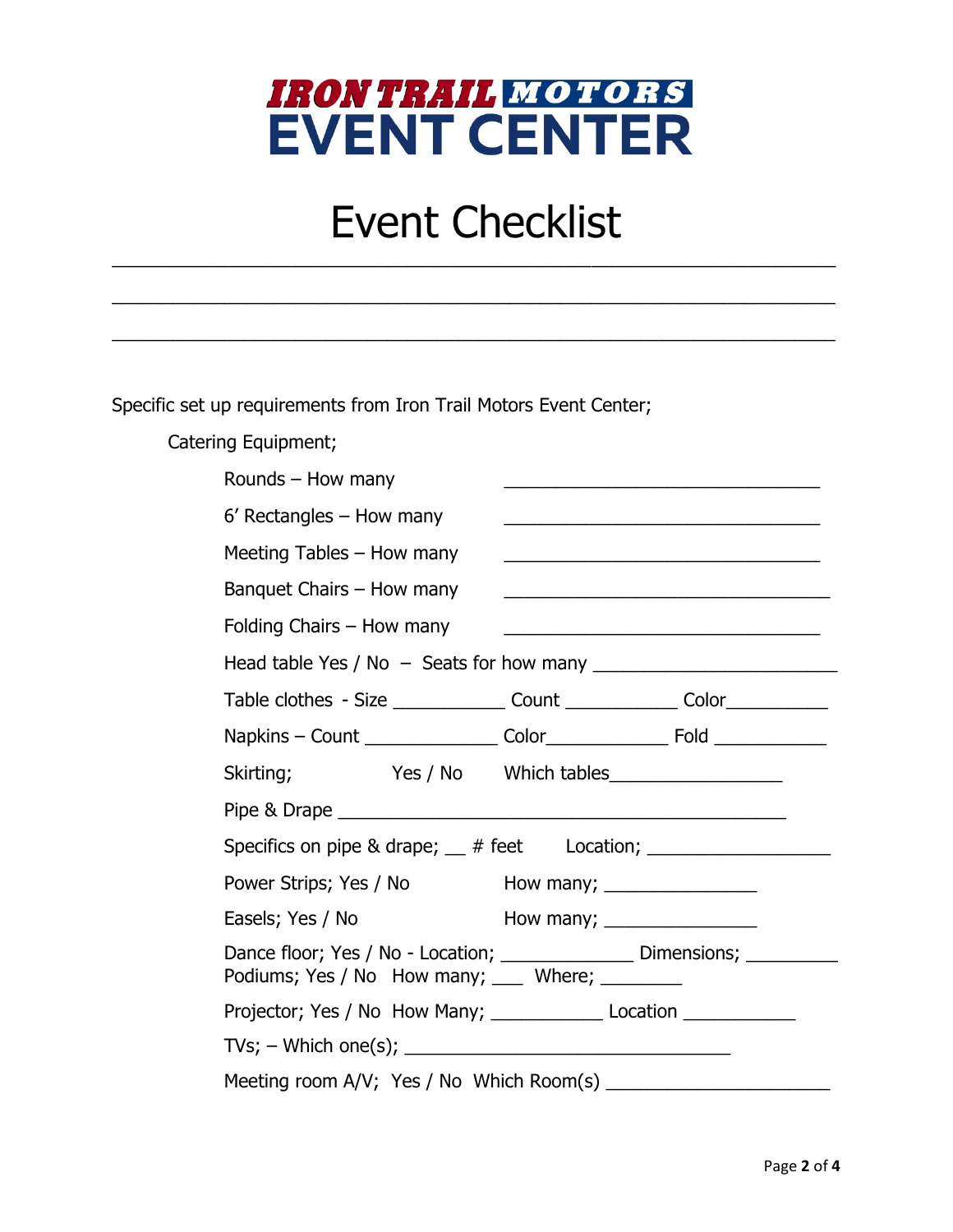

### Event Checklist

|                | Coat Room; Yes / No - North / South Room                                         |
|----------------|----------------------------------------------------------------------------------|
|                | Coat Racks; Yes / No How many 1 2 3 or 4. Where; _______________                 |
|                |                                                                                  |
|                |                                                                                  |
|                |                                                                                  |
| Food &Beverage |                                                                                  |
| Food           |                                                                                  |
|                |                                                                                  |
|                |                                                                                  |
|                |                                                                                  |
|                |                                                                                  |
|                |                                                                                  |
|                |                                                                                  |
|                | ,我们也不能在这里的时候,我们也不能在这里的时候,我们也不能在这里的时候,我们也不能会在这里的时候,我们也不能会在这里的时候,我们也不能会在这里的时候,我们也不 |
|                | ,我们也不能在这里的时候,我们也不能在这里的时候,我们也不能在这里的时候,我们也不能会在这里的时候,我们也不能会在这里的时候,我们也不能会在这里的时候,我们也不 |
| Beverage       |                                                                                  |
|                |                                                                                  |
|                |                                                                                  |
|                |                                                                                  |
|                |                                                                                  |
|                | ITMEC will provide;                                                              |
|                |                                                                                  |
|                | Service for _______________ number of guests                                     |
|                |                                                                                  |

Location of beverage service; \_\_\_\_\_\_\_\_\_\_\_\_\_\_\_\_\_\_\_\_\_\_\_\_\_\_\_\_\_\_